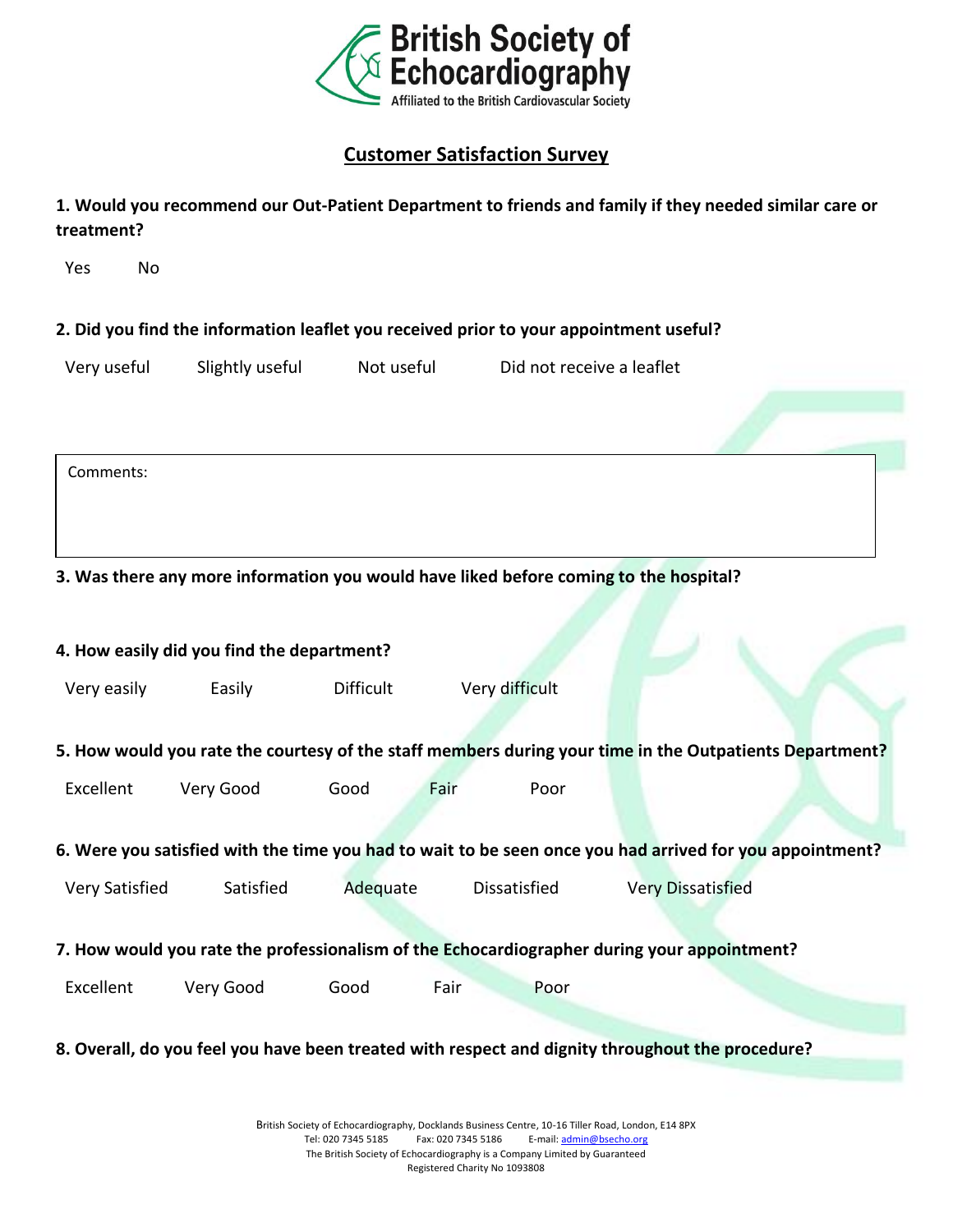Yes No



## **9. Were you told how and when then results of your appointment would be made available to you?**

Yes No

## **10. How would you rate the patient facilities (tea/coffee/water/ toilets etc.) during your visit?**

Excellent Very Good Good Fair Poor



**Please use the space below of any further details which could help to improve our service.**